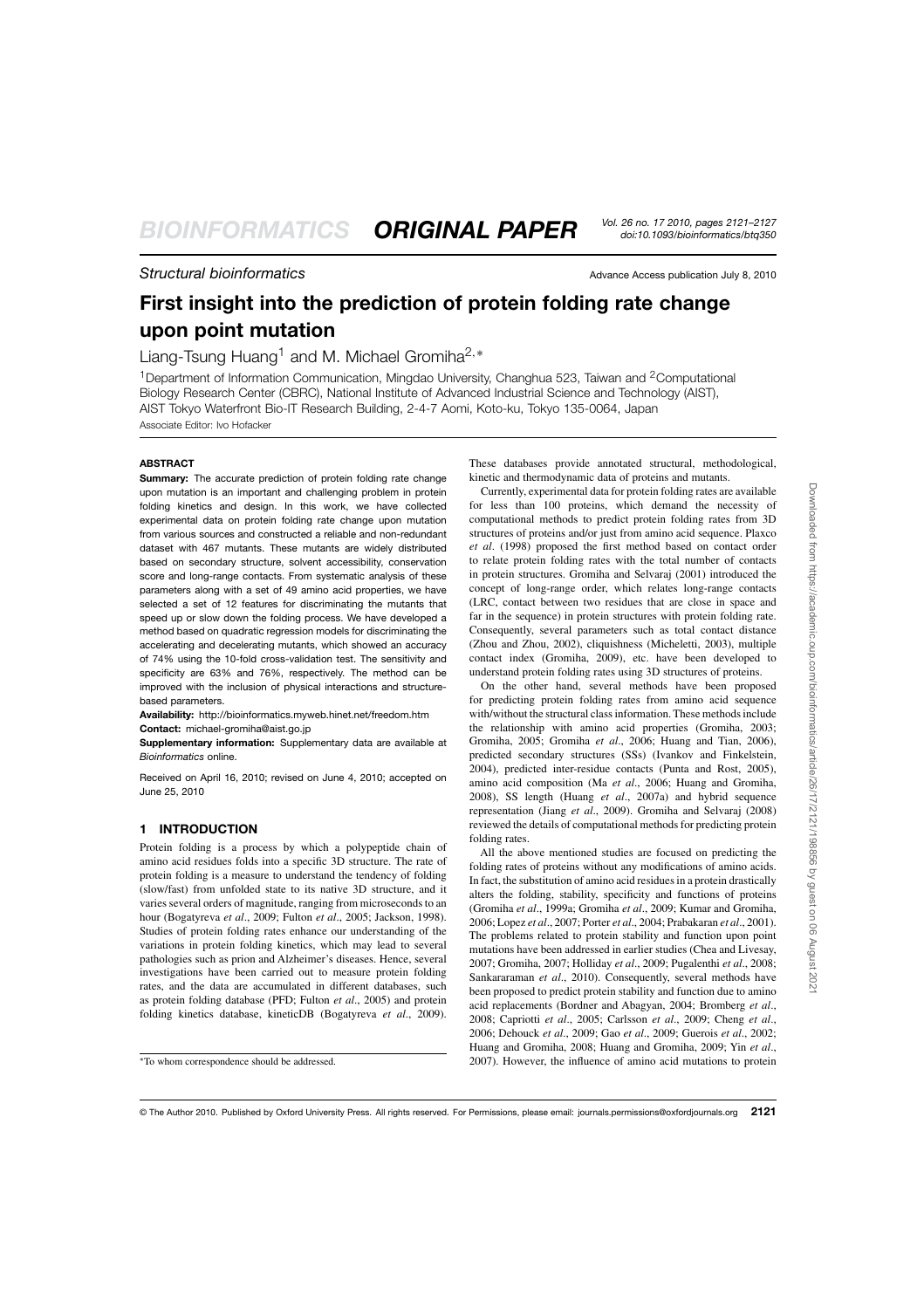folding rates has not yet been explored. Hence, it is essential and important to understand and predict protein folding rates upon amino acid substitutions.

In this work, we have collected the experimental data on protein folding rates upon point mutation and compiled a dataset. It contains many mutants that are not included in PFD (Fulton *et al*., 2005) and kineticDB (Bogatyreva *et al*., 2009), and the newly compiled dataset would serve as a useful resource for further studies. We have developed a method using quasi-regression models and various features such as amino acid properties, SS, solvent accessibility (SA), conservation score and LRC's for discriminating the effect of folding rates (increase or decrease; in other words, accelerating or decelerating mutants). Our method showed an accuracy of 74% using the 10-fold cross-validation test with a specificity of 76% and sensitivity of 63% in a dataset of 467 mutants. We have developed a web server for distinguishing the accelerating and decelerating mutants and it is available at http://bioinformatics.myweb.hinet.net/freedom.htm.

## **2 METHODS**

#### **2.1 Protein mutant dataset**

In this work, we have originally constructed a dataset (F467) of protein mutants with experimental  $k_f$  values and relevant features. The detailed information about the mutants is given in Supplementary Table S1. F467 consists of 467 unique mutants from 15 different proteins. Most of the proteins have 15 to 68 mutants and the number of mutants in each protein is shown in Supplementary Figure S1. The data were obtained from the careful search of published reports in the literature as well as from two freely accessible kinetic databases, PFD (Fulton *et al*., 2005) and kineticDB (Bogatyreva *et al*., 2009). The original references for all the mutants in F467 dataset are listed in Supplementary Table S2.

F467 is obtained with the following conditions: (i) all single mutants, (ii) kinetic type two; and (iii)  $k_f$  values are extrapolated to zero concentration (i.e. water). The folding rate change upon single mutation is calculated by  $\Delta k_f = k_f^{\text{mutant}} - k_f^{\text{wild}}$ , where  $k_f^{\text{mutant}}$  and  $k_f^{\text{wild}}$  are  $k_f$  values for mutant and wild-type residues, respectively. The  $\Delta k_f$  ranges between  $-1193.60$ /s and 1481.34/s, and the number of accelerating and decelerating mutants is 79 and 338, respectively. It may be noted that some mutants cause aggregation/precipitation and the proteins may not fold at all. Under these circumstances, the protein folding kinetic databases miss the data on protein folding rates upon mutations. Such data are not considered in the present study.

## **2.2 SS and SA**

SS and SA are important parameters to predict protein mutant stability and binding sites in protein complexes (Gromiha *et al*., 1999b). We have utilized these parameters in the present work and we obtained the information for all the wild type residues from the Dictionary of SS of Proteins (DSSP; Kabsch and Sander, 1983).

## **2.3 LRC**

The residues in a protein molecule are represented by their  $\alpha$ -carbon atoms. Using the  $C_\alpha$  coordinates, a sphere of radius 8 Å is fixed around each residue and the residues occurring in this volume are identified. The composition of surrounding residues is analyzed in terms of the location at the sequence level and the contributions from  $\pm 3$  to  $\pm 4$  residues as medium range contacts and more than  $\pm 4$  residues are treated as LRCs (Gromiha and Selvaraj, 1997; Gromiha and Selvaraj, 2004).

## **2.4 Conservation score**

We have used the program Scorecons for computing the conservation score for all the mutants in the considered proteins (Valdar, 2002). The target sequence has been searched against non-redundant protein sequences deposited in SWISS-PROT 57.0 (Boutet *et al*., 2007) using BLAST (Altschul *et al*., 1990). We have used the default parameters (BLOSUM62 and the threshold of 10) for BLAST search. Using the results obtained with BLAST, we have performed multiple sequence alignment with MAFFT program (Katoh *et al*., 2005). The aligned sequences have been utilized to compute the conservation score for all the amino acid residues.

### **2.5 Amino acid properties**

We used a set of 49 diverse amino acid properties (physical–chemical, energetic and conformational), which fall into various clusters analyzed by Tomii and Kanehisa (1996). The amino acid properties (i.e. vector **p)** were normalized between 0 and 1 using the expression

$$
\mathbf{p}^a = \frac{\mathbf{p}_{\text{ori}}^a - \mathbf{p}_{\text{min}}}{\mathbf{p}_{\text{max}} - \mathbf{p}_{\text{min}}},\tag{1}
$$

where  $\mathbf{p}^a$  and  $\mathbf{p}_{\text{ori}}^a$  are the normalized and original property vectors, respectively, of amino acid  $a$ ; and  $\mathbf{p}_{\text{min}}$  and  $\mathbf{p}_{\text{max}}$  the minimum and maximum vectors, respectively, for each property. The numerical and normalized values for all the 49 properties used in this study along with their brief descriptions have been explained in our earlier articles (Gromiha *et al*., 1999c; Gromiha *et al*., 2000) and are available at http://www.cbrc.jp/∼gromiha/fold\_rate/property.html.

The average property value of a segment in a protein sequence, **p**ave, was computed using the standard formula

$$
\mathbf{p}_{\text{ave}} = \frac{\sum_{i=1}^{r} \mathbf{p}_i}{r},\tag{2}
$$

where  $\mathbf{p}_i$  is the property vector of *i*-th residue and the summation is over *r*, the total number of residues in the segment.

#### **2.6 Quadratic regression models**

Regression models are prediction methods, which establish the relationship between input and output variables by the polynomial equation. In this study, we proposed regression models for discriminating folding rate change by a quadratic form

$$
y = b_0 + \sum_{j=1}^p b_j x_j + \sum_{j=1}^p \sum_{k=j}^p b_{jk} x_j x_k + e,
$$
 (3)

where *y* is the output variable of folding rate change;  $b_0$ ,  $b_j$  and  $b_{jk}$  are regression coefficients;  $x_j$  and  $x_k$  the relevant features;  $p$  the total number of features; uncontrolled factors and errors are modeled by *e*. Given *n* independent observations  $(\mathbf{x}^1, y^1), \dots, (\mathbf{x}^n, y^n)$ , the model becomes an *n*-by-*m* system of equations

$$
\begin{bmatrix} y^1 \\ \vdots \\ y^n \end{bmatrix} = \begin{bmatrix} f_1(\mathbf{x}^1) & \dots & f_m(\mathbf{x}^1) \\ \vdots & \ddots & \vdots \\ f_1(\mathbf{x}^n) & \dots & f_m(\mathbf{x}^n) \end{bmatrix} \begin{bmatrix} c_1 \\ \vdots \\ c_m \end{bmatrix} + \begin{bmatrix} e_1 \\ \vdots \\ e_n \end{bmatrix},
$$
 (4)

where  $y$ <sup>g</sup> is the output variable value of folding rate change for the  $g$ -th  $(g=1,...,n)$  observation;  $\mathbf{x}^{g} = (x_1^g,...,x_p^g)$  the input vector of *p* variable values for the *g*-th  $(g=1,...,n)$  observation;  $f_h(\mathbf{x}^g)$  the *h*-th  $(h=1,...,m)$ transferred term of the model (e.g. terms are  $f_1(\mathbf{x}^1) = 1$ ,  $f_2(\mathbf{x}^1) = x_1^1$  and  $f_3(\mathbf{x}^1) = x_2^1$ , and the value of *m* is calculated as  $m = 1 + p + (p(p+1)/2)$ ;  $c_h$  and  $e_g$  the corresponding coefficient and error values, respectively. Therefore, the estimates of the model coefficients are determined by using the least-square method, which minimizes the statistics derived from errors.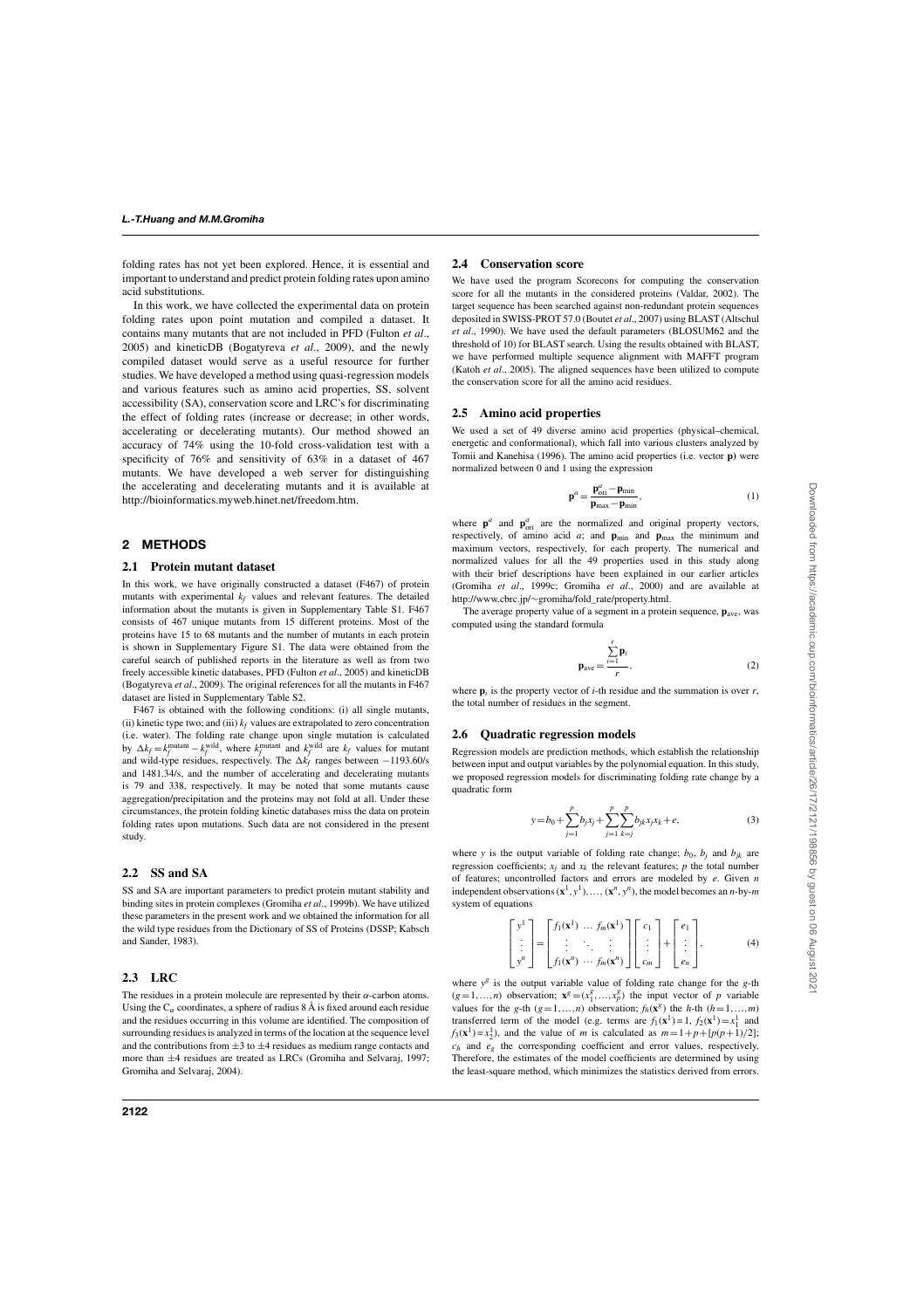The present method has several main advantages of predicting folding rate change. (i) The quadratic regression model (QRM) is a non-linear but low-order model. Thus, it builds more complex and accurate models using relatively few observations. (ii) The lower complexity of polynomial equations is helpful to reduce computational cost and time. (iii) Further inference can be carried out by well-known regression analysis.

#### **2.7 Performance measurement**

The discrimination of the folding rate change (accelerating/decelerating) can be regarded as one of the binary classification problems. Several measures of prediction performance are regularly used for such classifications.

In this work, we have used overall accuracy (Q2), sensitivity (SE), specificity (SP) and Matthews correlation coefficient (MCC; Baldi *et al*., 2000) for distinguishing the folding rate change of mutants. These measures have been calculated by using the following expressions:

$$
Q2 = \frac{TP + TN}{TP + FP + TN + FN} \times 100\%, \quad SE = \frac{TP}{TP + FN} \times 100\%,
$$
\n
$$
SP = \frac{TN}{TN + FP} \times 100\%, \text{ and}
$$
\n
$$
MCC = \frac{TP \times TN + FP \times FN}{\sqrt{(TN + FN) \times (TN + FP) \times (TP + FN) \times (TP + FP)}},
$$

where TP, TN, FP and FN refer to the number of true positives, true negatives, false positives and false negatives respectively. Further, receiver operating characteristic (ROC) curves, which plot the true positive rate against the false positive rate, are provided for showing the tradeoff between sensitivity and specificity (Sonego *et al*., 2008). The area under the curve (AUC) is calculated to summarize a curve in a single quantity.

We have carried out both jack-knife (leave-one-out cross-validation) and *n*-fold cross-validation tests for validating the present method. Jack-knife test systematically constructs the coefficients of a prediction model by leaving one-out observation at a time from the dataset, and then predicts the folding rate change of the omitted mutant. For *n*-fold cross-validation test, the dataset is divided into *n* subsets chosen randomly with approximately equal size. A prediction model is built with *n*−1 subsets of data and the remaining subset of mutants is used for predicting the folding rate change. The procedure has been repeated for *n* times to obtain the mean measure.

#### **3 RESULTS**

## **3.1 Distribution of mutants based on SA, conservation score and LRCs**

We have analyzed the distribution of protein mutants based on various features used in the present study. The variation of SA for the mutants in F467 dataset is shown in Supplementary Figure S2. We noticed that the mutants are located at various ranges of SA. Most of the mutants (47.8%) are located in buried/partially buried region  $(SA \le 20\%)$  whereas the partially exposed  $(20\% \le SA \le 50\%)$  and exposed  $(SA > 50\%)$  regions accommodate 32.8% and 19.5% of mutants, respectively.

The analysis on LRCs shows that the mutants are widely distributed with the normalized LRCs between 0 and 1 (Supplementary Fig. S3). The observed conservation score for all the 467 mutants showed that the mutants are not populated with any specific conservation score. On the other hand, the mutants are more or less equally distributed between 0.3 and 1.0 with the intervals of 0.1 (Supplementary Fig. S4).

The systematic analysis of various features in all the mutants used in the present study reveals that the dataset is not biased with



**Fig. 1.** Improvement of discrimination performance with numbers of features.

any specific features and it will be a useful resource for further investigations on protein folding rates.

## **3.2 Discrimination of accelerating and decelerating proteins upon point mutations**

We have used various sequence and structure-based parameters and QRMs for discriminating the accelerating and decelerating mutants. The parameters wild type and mutant residues, 49 amino acid properties, conservation score, SS, SA and LRCs have been used as the initial set of parameters.

Further, these parameters have been optimized to obtain the highest accuracy of discrimination with minimum number of parameters. We have utilized genetic algorithm for feature selection and the technical details are described in Supplementary Material. The prediction performance with the increase of features is shown in Figure 1. Interestingly, the combination of 12 selected features showed the highest accuracy/MCC as well as the balance between sensitivity and specificity for discriminating the accelerating and decelerating mutants. It can also be seen from Figure 1 that a single feature showed high specificity, whereas the sensitivity is poor. The final selected parameters are given in Table 1. The present method utilizes only 12 parameters for discriminating 467 mutants. Among 49 amino acid properties 10 of them are used for discrimination [ $E_l$  and  $\Delta G_{ph}$  of wild type residue,  $E_l$ ,  $-T \Delta S_h$  and  $\Delta H$  of mutant residue, and average of  $M_w$ ,  $E_l$ ,  $N_s$ ,  $s$  and  $\Delta G$ , unfolding Gibbs free energy change (Oobatake and Ooi, 1993) for the three neighboring residues on both directions].

Interestingly, the information on *E*1 (long-range non-bonded energy) is used for wild type, mutant and neighboring residues, showing the importance of long-range interactions for understanding the folding rate change upon mutation.

We have analyzed the importance of each feature by computing the discrimination accuracy without it. The results are shown in Supplementary Table S3. Our result showed that the omission of a single feature decreases the accuracy by 1–6% and specifically, the parameters  $E_l$  and  $N_s$  highly reduced the prediction accuracy.

Machine learning algorithms are commonly used for classifying proteins based on their structure and function (Sonego *et al*., 2007). The discrimination results obtained with the present method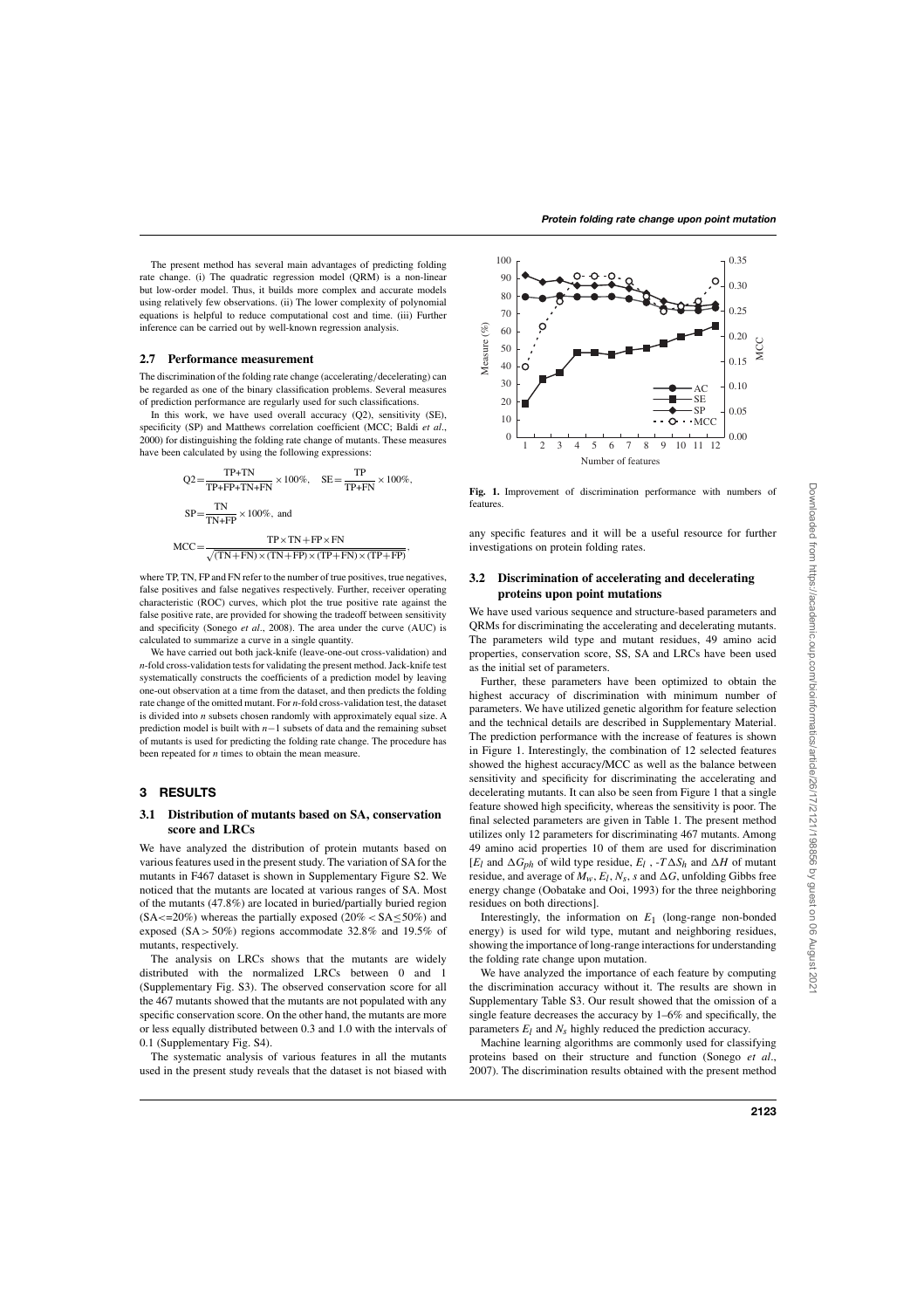**Table 1.** Features used for discriminating the accelerating and decelerating mutants

| Feature number | Parameter name     | Residue position |  |  |
|----------------|--------------------|------------------|--|--|
| 1              | $E_l$              | Wild residue     |  |  |
| $\overline{2}$ | $\Delta G_{ph}$    |                  |  |  |
| 3              | $E_I$              | Mutant residue   |  |  |
| $\overline{4}$ | $-T\Delta S_h$     |                  |  |  |
| 5              | $\Delta H$         |                  |  |  |
| 6              | $M_w$              | Three neighbors  |  |  |
| 7              | $E_l$              |                  |  |  |
| 8              | $N_{\rm s}$        |                  |  |  |
| 9              | $\Delta G$         |                  |  |  |
| 10             | S                  |                  |  |  |
| 11             | <b>LRC</b>         | Wild residue     |  |  |
| 12             | Conservation score |                  |  |  |
|                |                    |                  |  |  |

**Table 2.** Comparison of our method with other methods by the 10-fold cross-validation test

| Measure            | Method  |            |            |            |        |  |
|--------------------|---------|------------|------------|------------|--------|--|
|                    | Present | <b>SVM</b> | <b>RBF</b> | <b>ANN</b> | $K^*$  |  |
| Accuracy $(\% )$   | 73.5    | 83.1       | 82.4       | 77.1       | 74.7   |  |
|                    | (71.7)  | (83.1)     | (83.3)     | (77.9)     | (75.2) |  |
| Sensitivity (%)    | 63.3    |            | 12.7       | 19.0       | 21.5   |  |
|                    | (58.2)  | $(-)$      | (16.5)     | (20.3)     | (21.5) |  |
| Specificity $(\%)$ | 75.5    | 100        | 96.6       | 88.9       | 85.6   |  |
|                    | (74.5)  | (100)      | (96.9)     | (89.7)     | (86.1) |  |
| MCC                | 0.31    |            | 0.16       | 0.09       | 0.07   |  |
|                    | (0.27)  | $(-)$      | (0.22)     | (0.11)     | (0.08) |  |

The results obtained with jack-knife test are shown in parentheses; SVM, support vector machine; RBF, radial basis function network; ANN, artificial neural network; K\*, instance-based learner.

as well as other widely used methods, support vector machines (Chang and Lin, 2001), radial basis function networks (Moody and Darken, 1989), artificial neural networks (Rumelhart *et al*., 1986), and K\* instance-based learner (Cleary and Trigg, 1995) are presented in Table 2. Technical details of these methods are described in Supplementary Material. We noticed that the present method discriminated the accelerating and decelerating mutants with an accuracy of 74% and 72% using the 10-fold cross-validation and jack-knife tests, respectively. The sensitivity is 63% and 58% with the specificity of 76% and 75%, respectively. It is noteworthy that the specificity and sensitivity are close to each other and the average is the balance between these two terms.

We have also analyzed the prediction performance of other popular methods, such as neural networks, support vector machines, radial basis function networks and k-nearest neighbors using the same features. The results obtained with these methods indicated that these machine learning methods are biased with high specificity (86–100%), whereas the sensitivity is just 0–22%. Further, support vector machines with various kernels predicted the mutants as decelerating ones, the most abundant class in the dataset.



**Fig. 2.** ROC curves for different methods obtained with the 10-fold cross-validation test.

In Figure 2, we show the ROC curves obtained with the present method along with those obtained with other methods. We found that our method shows an AUC value of 0.71, whereas the AUC values are 0.50, 0.54, 0.58 and 0.57 for support vector machines, neural networks, radial basis function networks and k-nearest neighbor methods, respectively.

# **3.3 Prediction performance at different SSs and various ranges of SA**

We have analyzed the prediction accuracy at different SSs and various ranges of SA, and the results are presented in Supplementary Table S4. We noticed that the mutants at strand regions are better predicted than those at helical and coil regions. It has been reported that the neighboring residues influence the helical and coil segments, whereas the strands are highly influenced with LRCs (Gromiha and Selvaraj, 2004). Hence the inclusion of LRCs and the property, longrange interaction energy enhanced the discrimination accuracy of mutants at strands.

We have analyzed the influence of SA to discriminate the decelerating and accelerating mutants. The inclusion of SA as a feature did not improve the discrimination performance, and in fact it decreased the accuracy by 3%. This result indicates that the change of protein folding rates upon mutations did not depend on the location of residues and the replacement of amino acid residues at different locations may have similar effects on protein folding rates.

The classification of mutants based on SA is also included in Supplementary Table S4. We noticed that the accuracy lies between 67% and 78% for the mutants in all the regions. Further, the mutants in buried, partially buried and partially exposed regions are well discriminated between accelerating and decelerating mutants. It is noteworthy that the buried mutants are influenced with hydrophobic interactions, whereas the exposed residues tend to form hydrogen bonding, electrostatic and van der Waals interactions (Gromiha *et al*., 1999b). The mutants in exposed regions are predicted with low accuracy and sensitivity. The inclusion of all these interactions may be necessary to correctly distinguish the accelerating and decelerating mutants in exposed regions.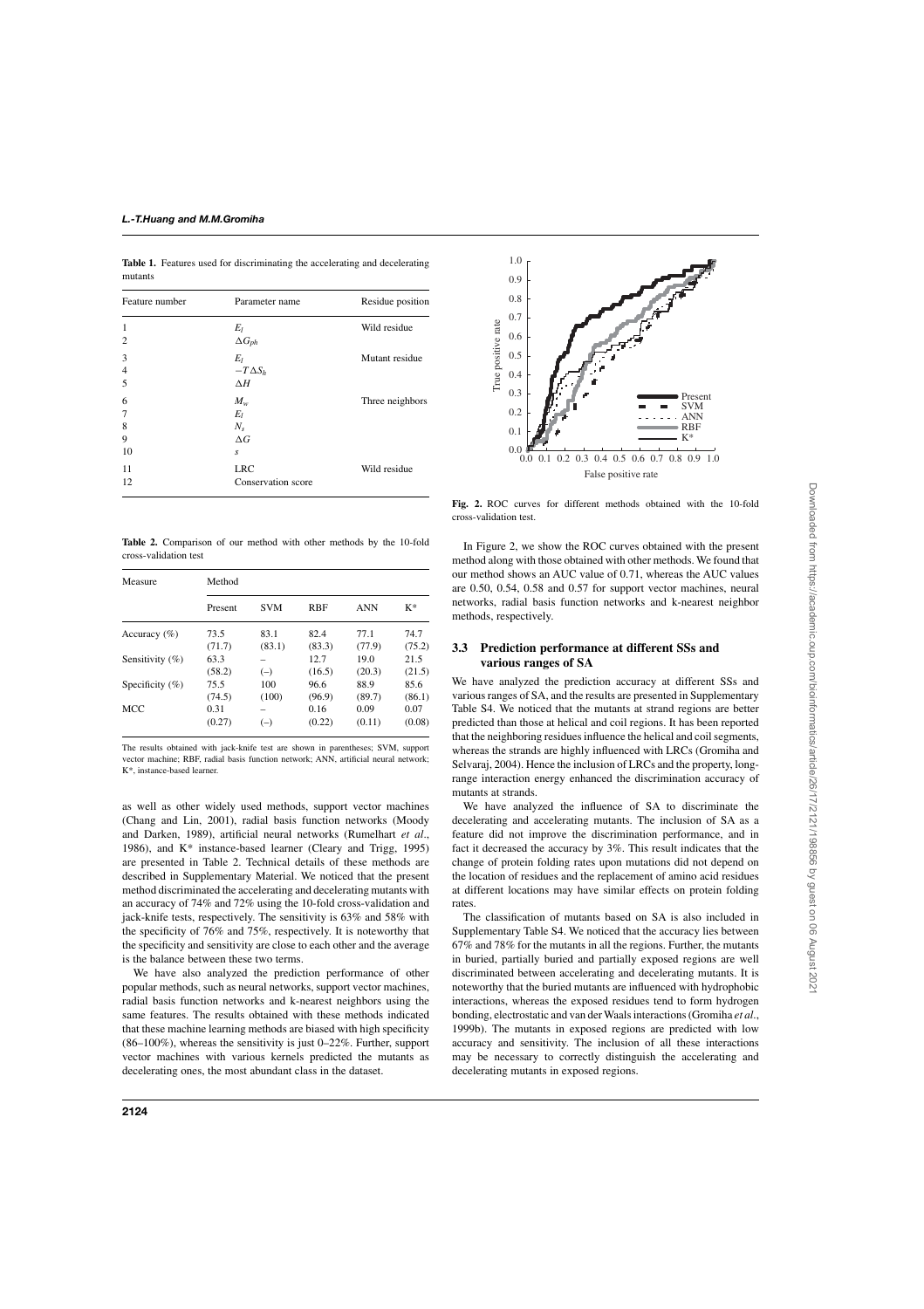

**Fig. 3.** Distribution of conservation score and long-rang contact in F467 dataset. Black and dark circles denote correctly and wrongly predicted mutants, respectively.

# **3.4 Variation of conservation score and LRCs for discriminating the accelerating and decelerating mutants**

We have analyzed the influence of LRCs and conservation score for discriminating the mutants, which enhance or slow down the folding process. The sensitivity, specificity, accuracy and MCC of discrimination are given in Supplementary Table S5. We noticed that the mutants with more number of LRCs and high conservation score are well predicted with the accuracy in the range 75–80%. In Figure 3, we plotted the relationship between conservation score and LRCs with correctly/wrongly predicted mutants. We observed that the mutants with high conservation  $(>0.6)$  and more number of LRCs (>0.6) are correctly predicted with our model. Among the 55 mutants, 42 of them are correctly predicted with the accuracy of 76.4%. Further, the sensitivity of mutants with normalized LRCs of >0.75 is 100%.

# **3.5 Influence of neighboring residues for discriminating the accelerating and decelerating mutants**

We have analyzed the influence of neighboring residues for discriminating the accelerating and decelerating mutants. The results obtained for different window lengths are shown in Figure 4.

The inclusion of three neighboring residues for the features,  $M_w$ ,  $E_l$ ,  $N_s$ ,  $\Delta G$  and *s* showed the best performance in terms of sensitivity, specificity, accuracy and MCC. The performance did not improve with additional neighboring residues.

## **3.6 Examining the performance of the method**

We have examined the performance of the prediction method with two typical examples, barnase (1BNR, 1BNR\*) and acyl coenzyme protein (2ABD) with 19 and 30 mutants, respectively. These proteins belong to  $\alpha + \beta$  class of proteins. The mutants have wide range of LRCs and the conservation scores lie between 0.3 and 1.0. We have utilized our model and predicted the change of folding rate upon mutation. We obtained the accuracy, sensitivity, specificity



**Fig. 4.** Variation of discrimination performance with different number of neighboring residues.

and MCC of 90%, 100%, 88% and 0.72, respectively for the protein 1BNR, which has 16 decelerating and 3 accelerating mutants. The folding rates of 2ABD mutants showed the presence of equal number of accelerating and decelerating mutants. Our method could distinguish the mutants with an accuracy of 73% (sensitivity, 0.73 and specificity, 0.73) and MCC of 0.47. The variation of conserved scores and LRCs for these proteins are shown in Supplementary Figure S5.

Further, we have analyzed the discrimination performance in different mutation pairs (e.g. A to G and G to A). We observed that five pairs of mutations have appreciable number of data (at least in one pair) in the F467 dataset. The discrimination accuracy obtained for all these five mutation pairs are presented in Supplementary Table S6. Our method could discriminate the accelerating and decelerating mutants with high accuracy in most of the considered pairs. The only exception is the mutation of P to A, which showed an accuracy of 50%. The mutation A to G with 26 data and V to A with 54 data discriminated the accelerating and decelerating mutants with an accuracy of 81% and 76%, respectively.

# **3.7 Discrimination on the web**

We have developed a web server, FREEDOM (folding rate change prediction using regression models), for discriminating the accelerating and decelerating mutants and it is freely available at http://bioinformatics.myweb.hinet.net/freedom.htm. Figure 5a shows the necessary input parameters (wild type, mutant and three neighboring residues, normalized LRC and conservation score) for predicting the folding rate change upon mutation for the mutant D23A in 2CI2. FREEDOM utilizes QRMs and returns the predicted results within a minute. The output (Fig. 5b) contains the information about the input sequence and the predicted folding rate change (accelerating or decelerating). In this example, FREEDOM showed that the mutant accelerated the folding process, which is in agreement with the experimental observation. Further, we have included the characteristic features of wild type residue and three neighboring residues in terms of composition, polarity and metabolic role.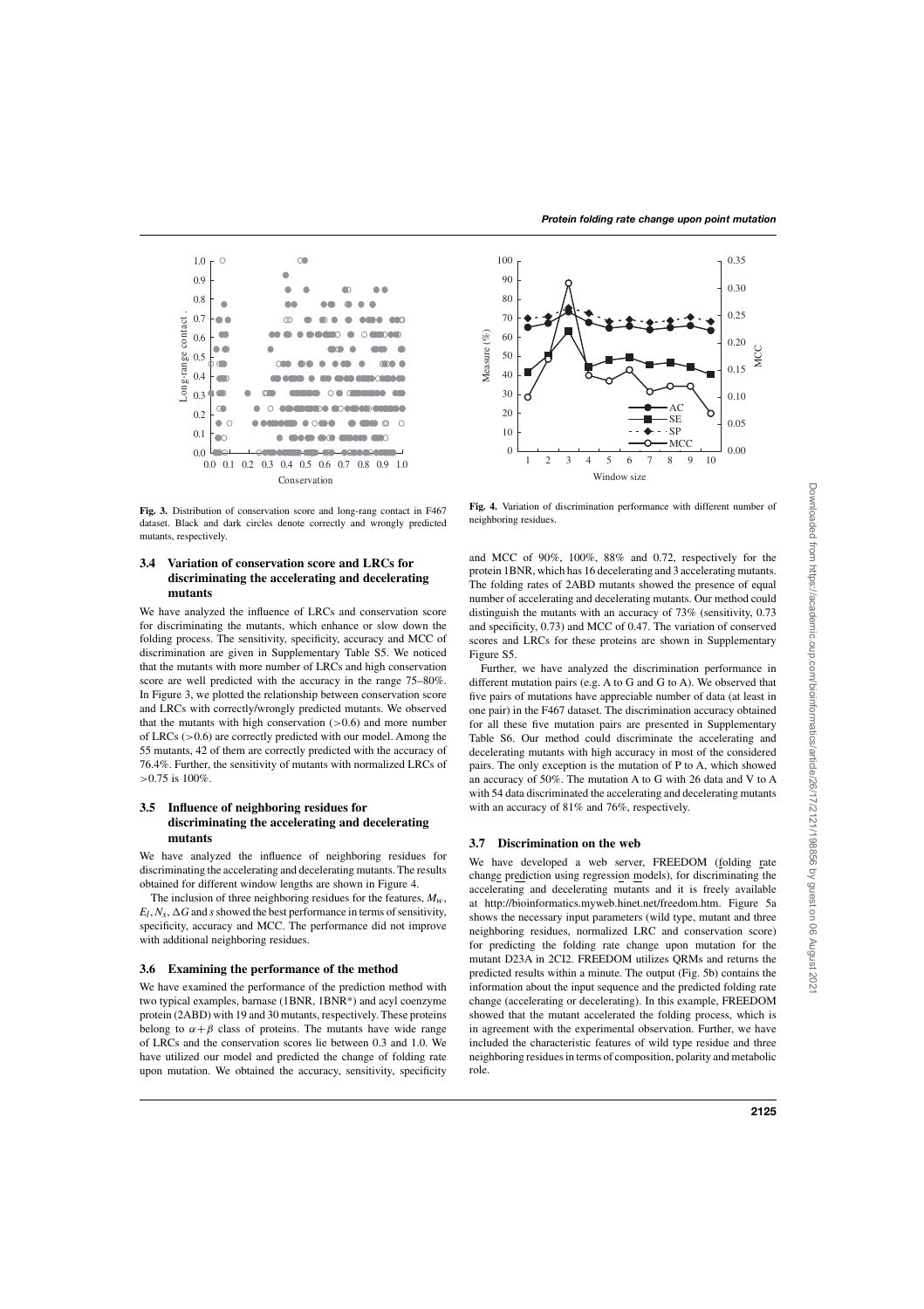

**Fig. 5.** (**a**) Snapshot showing the necessary input parameters for predicting the folding rate change upon mutation. (**b**) Prediction results obtained by FREEDOM and the characteristic features of wild type and three neighboring residues.

### **3.8 Merits, limitations and possible improvements**

The present method is the first one for discriminating the accelerating and decelerating mutants. The compiled dataset from various resources can be used for further analysis and prediction of protein folding rates upon mutations. The present work is focused on various amino acid properties, conservation score, SS, SAand LRCs. The problem is similar to the prediction of protein stability upon mutations (Gromiha, 2007). Hence, for the proteins with known 3D structures, different interactions (Guerois *et al*., 2002) and potentials (Dehouck *et al*., 2009; Parthiban *et al*., 2006) can be derived and applied for predicting protein folding rates upon mutation. Further, the method can be refined with other sequence-based parameters (Capriotti *et al*., 2005; Huang *et al*., 2007b). These sequence and structure-based methods can be extended to predict the numerical values for the changes in protein folding rates upon mutations in addition to discrimination. The works on these directions are on progress.

# **4 CONCLUSIONS**

We have compiled the first dataset for protein folding rates upon amino acid substitutions. The mutants are located in various ranges of SA, distributed in different SSs, accommodated in variable and conserved positions, and connected with variety of LRCs. We have utilized the information on conservation score and LRC along with 10 amino acid properties for discriminating the accelerating and decelerating mutants.

Our method showed an accuracy of 74% with the sensitivity and specificity of 63% and 76%, respectively. The method has been implemented on a web server and the discrimination results are available at http://bioinformatics.myweb.hinet.net/freedom.htm.

This is the first method to discriminate the accelerating and decelerating mutants and it can be refined with the inclusion of various physical interactions and predicting the changes in folding rates quantitatively.

*Conflict of Interest*: none declared.

# **REFERENCES**

- Altschul,S.F. *et al.* (1990) Basic local alignment search tool. *J. Mol. Biol.*, **215**, 403–410. Baldi, P. *et al.* (2000) Assessing the accuracy of prediction algorithms for classification: an overview. *Bioinformatics*, **16**, 412–424.
- Bogatyreva,N.S. *et al.* (2009) KineticDB: a database of protein folding kinetics. *Nucleic Acids Res.*, **37**, D342–D346.
- Bordner,A.J. and Abagyan,R.A. (2004) Large-scale prediction of protein geometry and stability changes for arbitrary single point mutations. *Proteins*, **57**, 400–413.
- Boutet,E. *et al.* (2007) UniProtKB/Swiss-Prot. *Methods Mol. Biol.*, **406**, 89–112.
- Bromberg,Y. *et al.* (2008) SNAP predicts effect of mutations on protein function. *Bioinformatics*, **24**, 2397–2398.
- Capriotti,E. *et al.* (2005) Predicting protein stability changes from sequences using support vector machines. *Bioinformatics*, **21** (Suppl. 2), ii54–ii58.
- Carlsson,J. *et al.* (2009) Investigation and prediction of the severity of p53 mutants using parameters from structural calculations. *FEBS J.*, **276**, 4142–4155.
- Chang,C.-C. and Lin,C.-J. (2001) LIBSVM: a library for support vector machines. Available at http://www.csie.ntu.edu.tw/∼cjlin/libsvm/ (last accessed date June 4, 2010).
- Chea,E. and Livesay,D.R. (2007) How accurate and statistically robust are catalytic site predictions based on closeness centrality? *BMC Bioinformatics*, **8**, 153.
- Cheng,J. *et al.* (2006) Prediction of protein stability changes for single-site mutations using support vector machines. *Proteins*, **62**, 1125–1132.
- Cleary,J.G. and Trigg,L.E. (1995) K\*: an instance-based learner using an entropic distance measure. *In Proceedings of the 12th International Conference on Machine Learning*. Morgan Kaufmann, San Francisco, CA, 108–114.
- Dehouck, Y. *et al.* (2009) Fast and accurate predictions of protein stability changes upon mutations using statistical potentials and neural networks: PoPMuSiC-2.0. *Bioinformatics*, **25**, 2537–2543.
- Fulton, K.F. *et al.* (2005) PFD: a database for the investigation of protein folding kinetics and stability. *Nucleic Acids Res.*, **33**, D279–D283.
- Gao,S. *et al.* (2009) Prediction of function changes associated with single-point protein mutations using support vector machines (SVMs). *Hum. Mutat.*, **30**, 1161–1166.
- Gromiha,M.M. *et al.* (1999a) ProTherm: thermodynamic database for proteins and mutants. *Nucleic Acids Res.*, **27**, 286–288.
- Gromiha,M.M. *et al.* (1999b) Role of structural and sequence information in the prediction of protein stability changes: comparison between buried and partially buried mutations. *Protein Eng.*, **12**, 549–555.
- Gromiha,M.M. *et al.* (1999c) Important amino acid properties for enhanced thermostability from mesophilic to thermophilic proteins. *Biophys. Chem.*, **82**, 51–67.
- Gromiha,M.M. *et al.* (2000) Importance of surrounding residues for protein stability of partially buried mutations. *J. Biomol. Struct. Dyn.*, **18**, 281–295.
- Gromiha,M.M. (2003) Importance of native-state topology for determining the folding rate of two-state proteins. *J. Chem. Inf. Comput. Sci.*, **43**, 1481–1485.
- Gromiha,M.M. (2005) A statistical model for predicting protein folding rates from amino acid sequence with structural class information. *J. Chem. Inf. Model.*, **45**, 494–501.
- Gromiha,M.M. (2007) Prediction of protein stability upon point mutations. *Biochem. Soc. Trans.*, **35**, 1569–1573.
- Gromiha,M.M. (2009) Multiple contact network is a key determinant to protein folding rates. *J. Chem. Inf. Model.*, **49**, 1130–1135.
- Gromiha,M.M. and Selvaraj,S. (1997) Influence of medium and long range interactions in different structural classes of globular proteins. *J. Biol. Phys.*, **23**, 151–162.
- Gromiha,M.M. and Selvaraj,S. (2001) Comparison between long-range interactions and contact order in determining the folding rate of two-state proteins: application of long-range order to folding rate prediction. *J. Mol. Biol.*, **310**, 27–32.
- Gromiha,M.M. and Selvaraj,S. (2004) Inter-residue interactions in protein folding and stability. *Prog. Biophys. Mol. Biol.*, **86**, 235–277.
- Gromiha,M.M. and Selvaraj,S (2008) Bioinformatics approaches for understanding and predicting protein folding rates. *Curr. Bioinform.*, **3**, 1–9.
- Gromiha,M.M. *et al.* (2006) FOLD-RATE: prediction of protein folding rates from amino acid sequence. *Nucleic Acids Res.*, **34**, W70–W74.